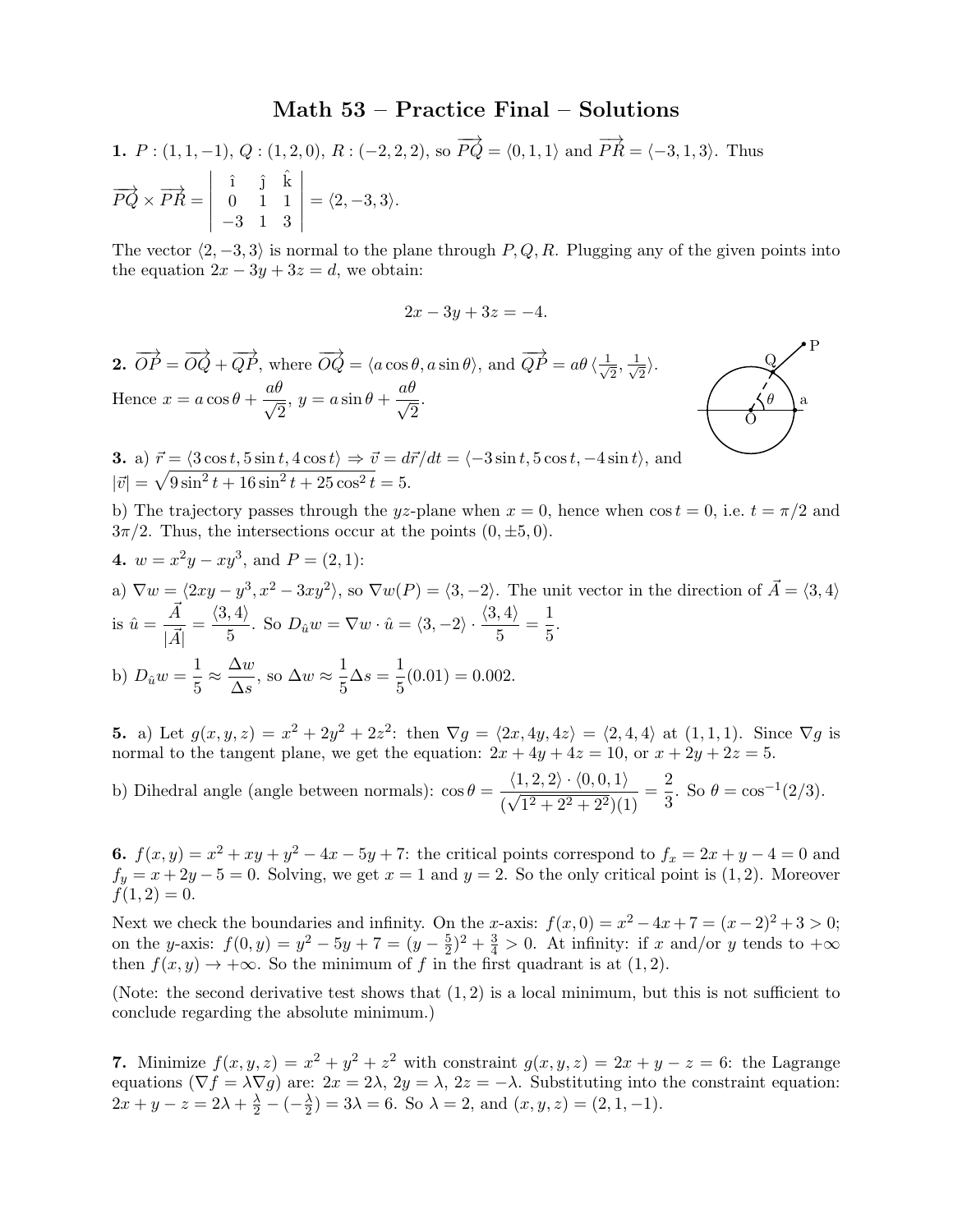**8.** a)  $f(x, y, z) = x$ ; the constraint is  $g(x, y, z) = x^4 + y^4 + z^4 + xy + yz + zx = 6$ . The Lagrange multiplier equation is:

$$
\nabla f = \lambda \nabla g \quad \Leftrightarrow \quad \begin{cases} 1 &= \lambda (4x^3 + y + z) \\ 0 &= \lambda (4y^3 + x + z) \\ 0 &= \lambda (4z^3 + x + y) \end{cases}
$$

b) The level surfaces of f and g are tangent at  $(x_0, y_0, z_0)$ , so they have the same tangent plane. The level surface of f is the plane  $x = x_0$ ; hence this is also the tangent plane to the surface  $g = 6$ at  $(x_0, y_0, z_0)$ .

Second method: at 
$$
(x_0, y_0, z_0)
$$
, we have  $\begin{cases} 1 = \lambda g_x \\ 0 = \lambda g_y \\ 0 = \lambda g_z \end{cases} \Rightarrow \lambda \neq 0$  and  $\langle g_x, g_y, g_z \rangle = \langle \frac{1}{\lambda}, 0, 0 \rangle$ .

So  $\langle \frac{1}{\lambda}$  $\frac{1}{\lambda}, 0, 0$  is perpendicular to the tangent plane at  $(x_0, y_0, z_0)$ ; the equation of the tangent plane is then  $\frac{1}{\lambda}(x-x_0)=0$ , or equivalently  $x=x_0$ .

9. At the point P, differentiating the constraint gives:  $dg = g_x dx + g_y dy + g_z dz = 0$ , so  $dz =$ −  $g_x$  $\frac{g_x}{g_z} dx - \frac{g_y}{g_z}$  $g_{z}$ dy. Hence  $\frac{\partial z}{\partial x} = -\frac{g_x}{g_z}$  $\frac{g_x}{g_z} = -\frac{2}{\Box}$  $\frac{2}{x-1}$  = 2 (using the given values of  $g_x$  and  $g_z$ .)

10. The region of integration is bounded by the parabola  $y = x^2$  (or  $x = \sqrt{y}$ ), the horizontal line  $y = 9$ , and the *y*-axis. So:

$$
\int_0^3 \int_{x^2}^9 x e^{-y^2} dy dx = \int_0^9 \int_0^{\sqrt{y}} x e^{-y^2} dx dy.
$$
  
Inner:  $\left[\frac{1}{2}x^2 e^{-y^2}\right]_0^{\sqrt{y}} = \frac{1}{2}ye^{-y^2}$ . Outer:  $\left[-\frac{1}{4}e^{-y^2}\right]_0^9 = \frac{1}{4}(1 - e^{-81}).$ 

11. By symmetry, we integrate over 1/8 of the region; recalling that the polar moment of inertia is  $I_0 = \iint_R r^2 \rho dA$  (here  $\rho = 1$ ), we get



$$
8 \int_0^{\pi/4} \int_0^{2\cos\theta} r^2 r dr d\theta \qquad \left( \text{or } 4 \int_{-\pi/4}^{\pi/4} \dots \right)
$$

**12.** a)  $\hat{\mathbf{n}} ds = \langle dy, -dx \rangle$ , so Flux =  $\int_C \vec{F} \cdot \hat{\mathbf{n}} ds = \int_C -Q dx + P dy$ . b) By Green's theorem,  $\oint_C -Q\,dx + P\,dy = \iint_R (P_x + Q_y)\,dA = \iint_R (a+b)\,dA = (a+b)\operatorname{area}(R)$ . This equals the area of R if and only if  $a + b = 1$ .

13.  $\bar{z} = \frac{1}{11}$  $\frac{1}{\text{Volume}} \iiint z dV$ , since here the density is 1. The volume is  $\frac{2}{3}\pi$  (half of the unit sphere), and in spherical coordinates  $z = \rho \cos \phi$ . So  $\bar{z} = \frac{3}{2}$  $2\pi$  $\int_0^{2\pi}$  $\overline{0}$  $\int_0^{\pi/2}$  $\overline{0}$  $\int_0^1$  $\int_0^1 (\rho \cos \phi) \rho^2 \sin \phi \, d\rho \, d\phi \, d\theta.$ Inner:  $\int_0^1 \rho^3 \cos \phi \sin \phi \, d\rho = \left[\frac{1}{4}\right]$  $\frac{1}{4}\rho^4 \cos \phi \sin \phi\Big]_0^1 = \frac{1}{4}$  $\frac{1}{4} \cos \phi \sin \phi$ . Middle:  $\int_0^{\pi/2}$ 1  $\frac{1}{4}\sin\phi\,\cos\phi\,d\phi=\left[\frac{1}{8}\right]$  $\frac{1}{8}\sin^2\phi\Big]_0^{\pi/2} = \frac{1}{8}$  $\frac{1}{8}$ . Outer:  $\frac{3}{2\pi} \cdot 2\pi \cdot \frac{1}{8} = \frac{3}{8}$  $\frac{3}{8}$ .

**14.** The line from  $P : (1,1,1)$  to  $Q : (2,4,8)$  has parametric equations:  $x = 1 + t$ ,  $y = 1 + 3t$ ,  $z = 1 + 7t$  (since  $\overrightarrow{PQ} = \langle 1, 3, 7 \rangle$ ). The line segment corresponds to  $0 \le t \le 1$ . So  $\int_C (y-x) dx + (y-z) dz = \int_0^1 2t dt + (-4t) 7 dt = \int_0^1 -26t dt = [-13t^2]_0^1 = -13.$